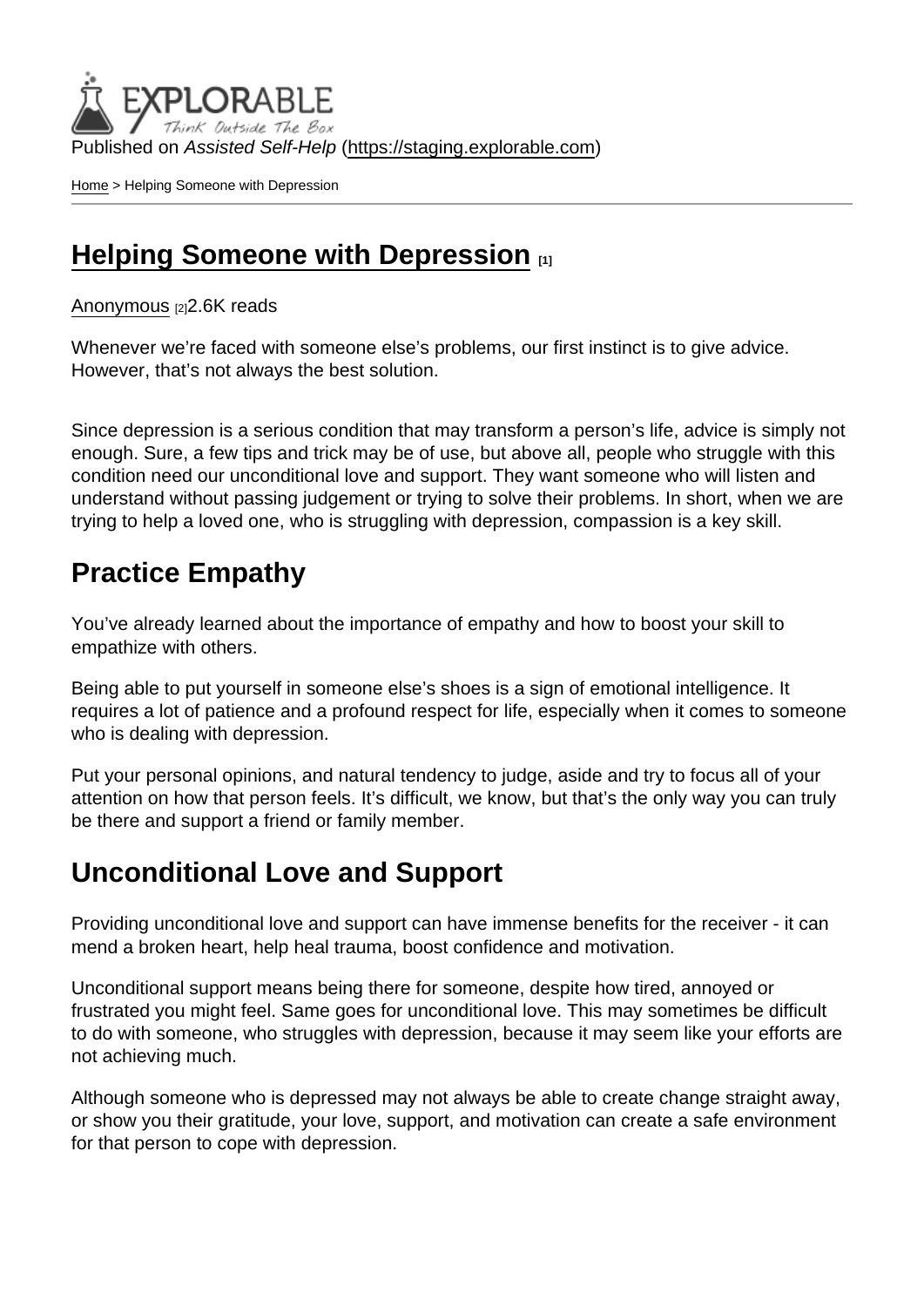# **Don't Let Depression Overwhelm You**

Living with a depressed person can be pretty exhausting sometimes. You might be put in a position where you have to take care of a lot, and that can be very strenuous. On top of that, depression can easily 'spread around the house'. In other words, the atmosphere is quiet, gloomy and full of sorrow.

As you can see, caring for someone who is struggling with depression can also have a profound effect on yourself.

A preventative measure, to keep you from being overwhelmed by negativity, is to focus on why that person is important to you, as well as their positive attributes.

Most importantly, you need to make sure that you have a life of your own, with activities and social interactions that are your own, and which you enjoy. This will keep your overall level of satisfaction high, and you will be able to both care for yourself and help your loved one.

## **Find Common Interests**

As you already know, it is difficult for people who struggle with depression to enjoy any activity, even if it previously was their favorite pastime.

Often, staying in bed or lying on the couch may be the only thing someone with depression has the will and strength to do. If you try to force your loved one into engaging in activities, chances are you will both become frustrated and disappointed.

Instead, you can engage your loved one in fun activities, by making small steps at first. For instance, if they previously enjoyed painting, why not look at some pictures of painters, or a film about painting. You can then ask them for suggestions about painting, and so forth.

Make sure you are not being pushy and that you allow your loved one to take small steps, on the way to the final goal.

# **Visit a Specialist**

Whatever you do, one of the most important steps to take, when struggling with depression, is to talk to an experienced, licnesed psychologist. You can find one by looking up online the registered specialists in your area.

This is crucial, because a psychologist can provide you with the necessary support and evidence-based advice you need, in order to alleviate the struggle of depression.

Remember, there is nothing to be embarassed or uncomfortable about – goign to a psychologist is just like going to any other specialist.

# **Don't Expect to Cure Depression**